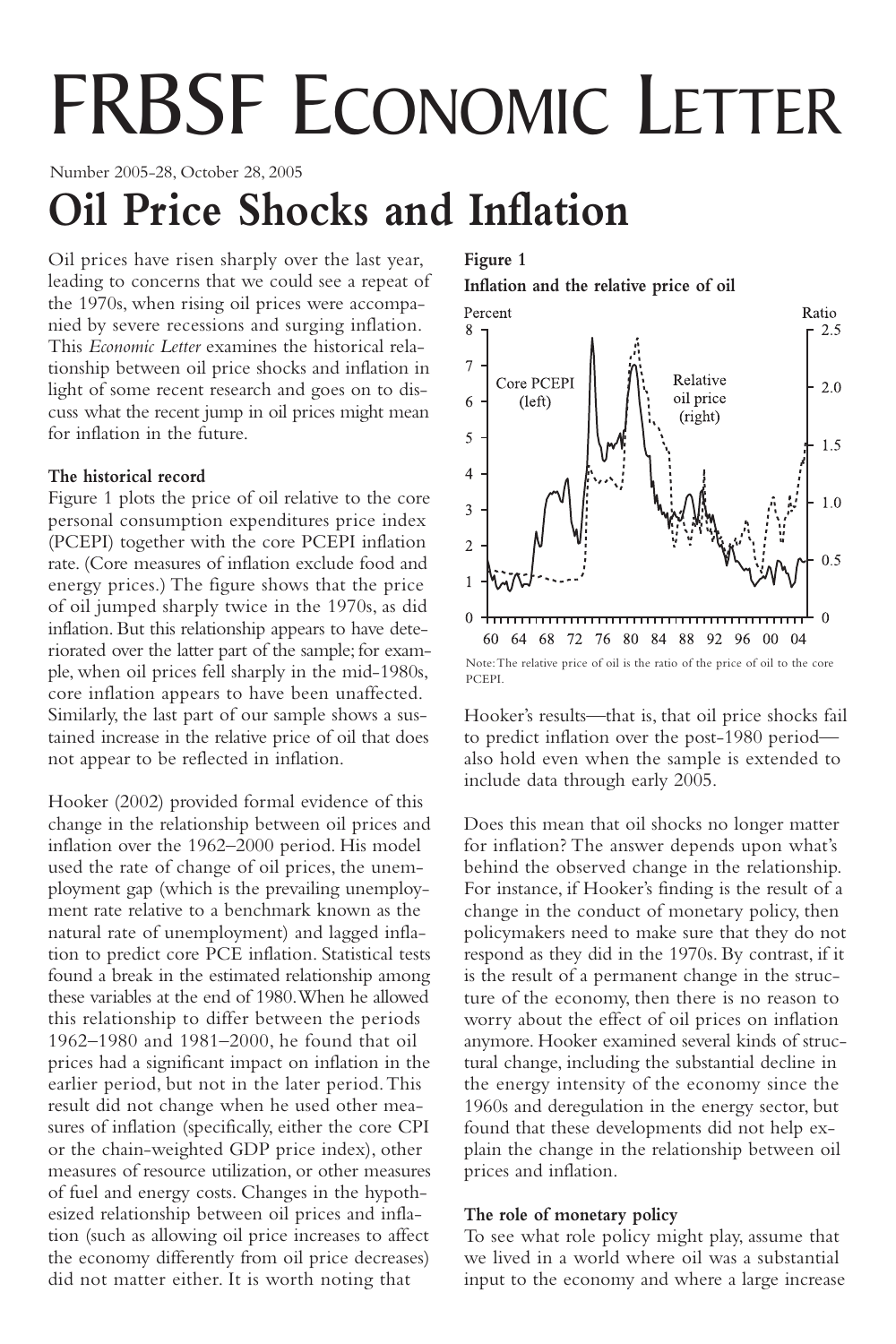in the price of oil led to a large increase in costs for a substantial share of firms in the economy. Even here, the Fed could choose to prevent these increases from showing up in core prices by a sufficient tightening of policy.Thus, the finding that oil shocks no longer have much impact on inflation could reflect a much more vigorous response by the Fed to offset the effects of oil shocks on inflation. Hooker examines this possibility by estimating a version of a model constructed by Bernanke, Gertler, and Watson (1997) to study the interaction between oil shocks and monetary policy. He finds that the Fed actually has responded *less* to oil price shocks since the beginning of the 1980s.

While a changed policy response to oil shocks does not appear to be the explanation, other aspects of policy have changed in ways that may help explain what is going on.As documented by a large number of studies, such as Clarida, Galí, and Gertler (2000), the Fed now reacts much more vigorously to changes in inflation than it did during the 1960s and 1970s.This has led to a marked decline in core inflation and inflation volatility since the 1970s.Various surveys reveal that the decline in inflation has been accompanied by a decline in inflation expectations; further, it is generally agreed that inflation expectations are much better contained than they were in the 1970s. Fed credibility appears to be tied to this change in expectations.

Changing inflation expectations are likely to be part of the reason why recent oil shocks have not had the same impact on inflation that they did in the 1970s and could also explain Hooker's findings on the change in the Fed's response to oil shocks. It appears that during the 1970s households and firms did not expect the Fed to act to offset the inflationary impulse created by a jump in the price of oil, and this led to a jump in expected inflation. By contrast, more recently, the Fed is expected to act to counter the effect of higher oil prices and expected inflation does not react very much. Because of the smaller response of expected inflation, the Fed need not respond as vigorously to an oil shock as it did in the 1970s.

#### **What happened in the 1970s?**

Changing inflation expectations do not appear to be the entire story, though, as the estimated effect of an increase in the price of oil on inflation during the 1970s still appears implausibly large. Hooker, for instance, finds that a 1% increase in the relative price of oil caused an increase of

nearly 3% in the core PCEPI over two years (during the 1962–1980 period).These results are hard to explain, given the relative size of the energy sector. For instance, consumer expenditures on energy have never amounted to 10% of total consumption expenditures over our sample. Using a formal model, Guerrieri (2005) obtains results that are consistent with this intuition; in a situation where the monetary authority cares about both output and inflation, a 50% increase in the price of oil lowers the level of output by 0.4% after two years and raises the core PCEPI by 0.2 percentage point.These estimates suggest that the inflationary impulse from the oil shocks was not that large.The puzzle then is why economic agents would expect a disproportionate increase in inflation—even if they believed that the Fed would not act to offset this inflationary impulse.

A comparison of the changes in the relationship between oil prices and inflation to changes in the relationship between commodity prices and inflation suggests one possible explanation. Hooker's results for oil prices can be replicated in a small vector autoregression that contains measures of core inflation, unemployment, and oil prices.The results are the same if we substitute commodity prices (excluding oil) for oil prices. Specifically, commodity prices predict core PCEPI before 1981, but not after. Others, such as Furlong and Ingenito (1996), have noted this change in the predictive power of commodity prices, as well.

It is well known that commodity prices are sensitive to inflation expectations.Volatile inflation expectations may well have dominated the behavior of commodity prices during the 1970s, which may explain their ability to predict inflation during that period.The volatile expectations themselves reflected the conduct of monetary policy. For instance, some have suggested policymakers may have believed they could get permanently higher output in exchange for higher inflation, so they overstimulated the economy.As noted above, policy has become more focused on inflation since then, and inflation expectations have become better contained.As a consequence, commodity prices are now more likely to reflect developments specific to the commodity sector itself, and these developments may not provide that much information about core inflation (or at least no more than would be suggested by calculations based on a comparison of the cost of commodities relative to the price of other inputs, for instance).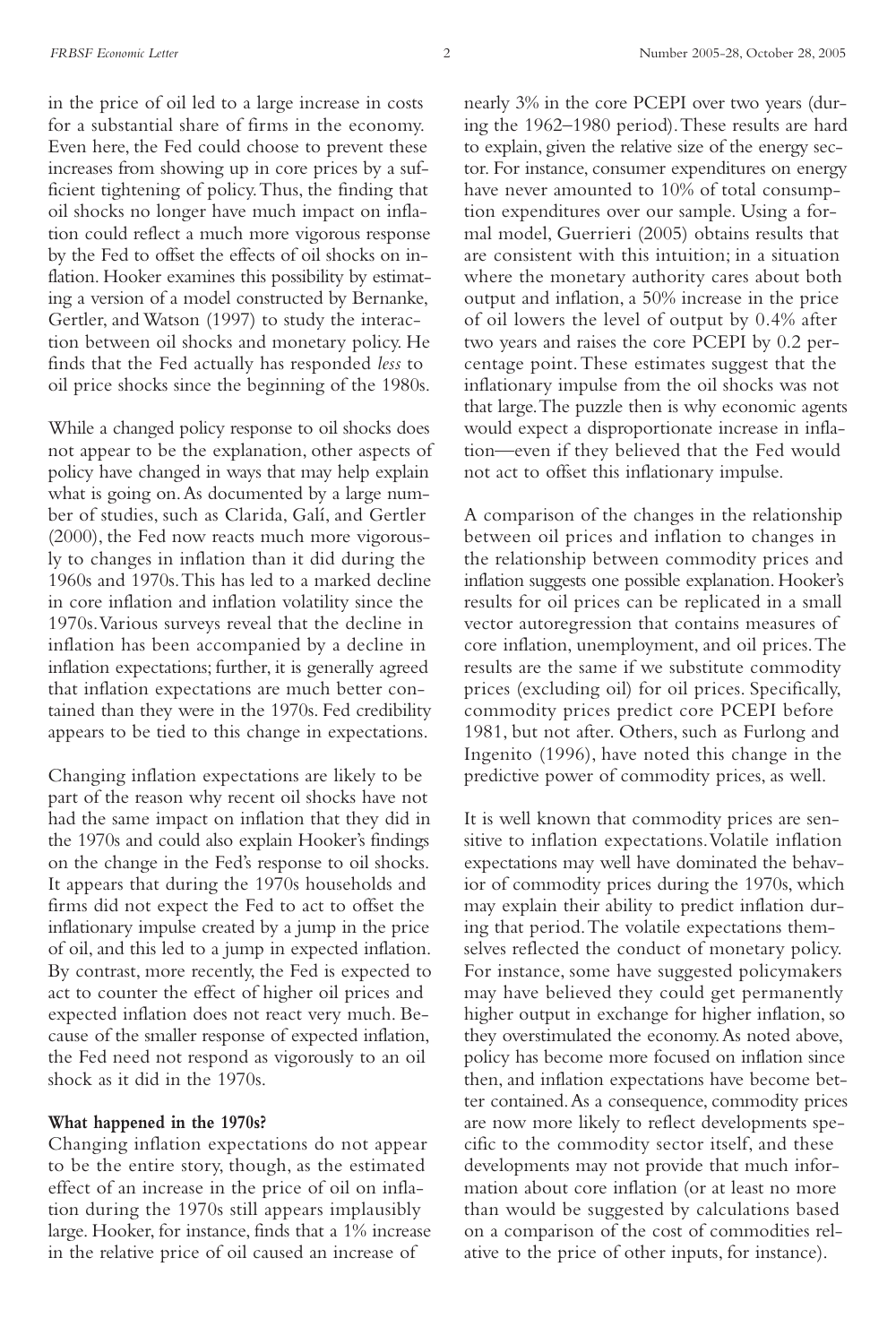A similar argument may appear harder to make for oil prices, since their behavior is subject to the OPEC cartel. However, one could get the same responses, to the extent that the cartel or other actors in the market are sensitive to economic developments such as changes in the value of the dollar, and the dollar itself reacts to U.S. monetary policy and expected inflation.

#### **What the markets think**

This *Letter* has argued that oil shocks are sometimes assigned too large a role in the run-up in inflation during the 1970s because analysts tend to ignore the part played by inflation expectations and by monetary policy during this period.The implication is that the recent oil shock should not lead to as much inflation as the 1970s would suggest. Financial markets provide confirming evidence.

For instance, the price of West Texas Intermediate crude oil has risen by nearly 50% from the beginning of the year to October 17 (the time of this writing). Over this period, the yield on 10-year Treasuries has risen by 26 basis points.The inflationadjusted rate, as measured by the rate on 10-year Treasury Inflation Protected Securities has risen by 26 basis points as well.Thus, the inflationcompensation component of the yield is unchanged. The 5-year Treasury yield tells a similar story: the nominal rate has risen 73 basis points over this period, while the real rate has risen 69 basis points. Thus, the inflation-compensation component is up slightly. Of course, interest rate movements over this period reflect the many other developments that have also taken place. Even so, it seems safe to say that there is little evidence to suggest that markets are expecting substantially higher inflation as a result of the run-up in oil prices since the beginning of the year.

As discussed earlier, this could be because the markets are expecting the Fed to respond vigorously

to the run-up in oil prices. But a look at the fed funds futures markets reveals that markets are not expecting very large policy moves.At the time of this writing, when the fed funds rate is at 3.75%, futures for December are trading at 4.13% while those for March are trading at 4.41%.

Thus, financial market expectations do not appear to be out of line with the statistical analysis. Markets do not expect the recent substantial rise in oil prices to lead to a substantial increase in inflation, and they expect this result to occur without the kind of funds rate increases one saw in the 1970s. Of course, market forecasts could be wrong.

### **Bharat Trehan Research Advisor**

#### **References**

- Bernanke, Ben, Mark Gertler, and Mark Watson. 1997. "Systematic Monetary Policy and the Effects of Oil Price Shocks." *Brookings Papers on Economic Activity*, pp. 91–116.
- Clarida, Richard, Jordi Galí, and Mark Gertler. 2000. "Monetary Policy Rules and Macroeconomic Stability: Evidence and Some Theory." *Quarterly Journal of Economics,* pp. 147–180.
- Furlong, Frederick, and Robert Ingenito. 1996. "Commodity Prices and Inflation." *FRBSF Economic Review* 96-2, pp. 27–47. http://www.frbsf.org/ econrsrch/econrev/96-2/furlong.pdf
- Guerrieri, Luca. 2005."The Effects of Oil Shocks on the Global Economy." Mimeo. Board of Governors of the Federal Reserve System.
- Hooker, Mark. 2002. "Are Oil Shocks Inflationary? Asymmetric and Nonlinear Specifications versus Changes in Regime." *Journal of Money, Credit, and Banking*, pp. 540–561.